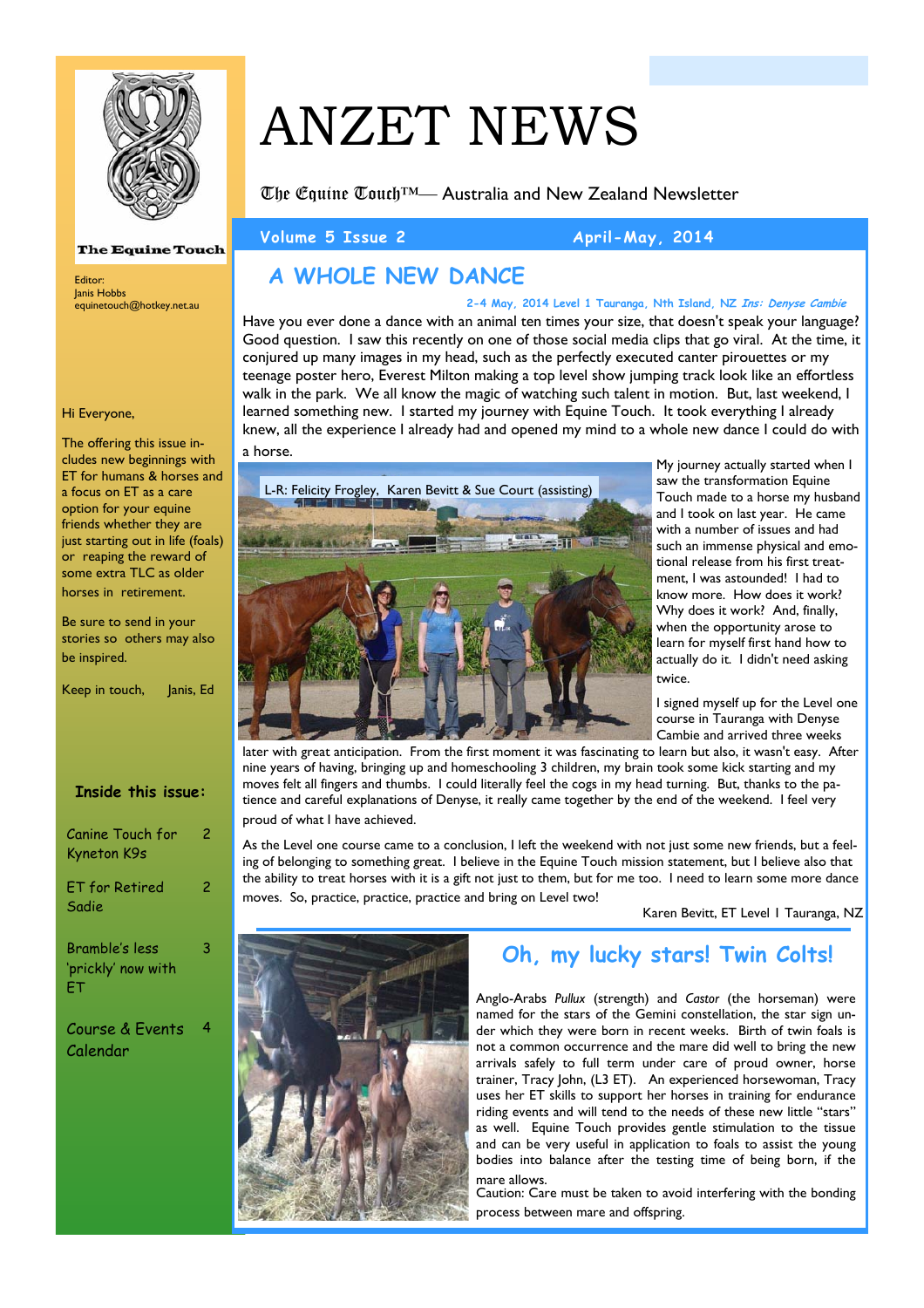### **Page 2 The Equine Touch™— Australia and New Zealand Newsletter**

#### **Kyneton K9s enjoy Canine Touch**



Above left : CT class in action Left to Right: Julie with *Tillie*, Linda with *Bubbles* and Sue with *Bonnie*.

#### **April 5-6, 2014 Kyneton, VIC Ins: Janis Hobbs**

The CT course was one of great experience, it was delivered in a calm and warm manner. Janis, the instructor, was very attentive, willing to listen and answer any questions thrown at her over the two days.

The experience of working on our own dogs was terrific. I worked on a 5 week pregnant dog. The relaxation that came over her as I worked was amazing to see. By the end of the session I could work without holding her and use both hands which is preferable. Another dog I worked on slept for 6 hours afterwards. I did something she liked also.

The other participants of the course have advised me that they also enjoyed it greatly. They are as keen as I, to do the next level.

Ann with *Jack* taking a break



With Level one CT, I am going to use it on my dogs nightly, hoping to find an even closer connection than I currently have.

Many thanks to Janis Hobbs for being so patient with all of us, as I know we tested you at times. A pleasure to be taught by you.

Julie Walsh CT Level 1 *Thank you , Julie. Loved it. Look forward to catching up again soon! Janis, Ed.* 

# At last, Sadie's retirement bonus<br>Level 1 May 16-18, 2014 Hepburn Springs *Ins: Janis Hobbs*

Liz Monty has been interested in the Equine Touch (ET) since she met Jock Ruddock, originator of the work, at Equitana Melbourne 2008 at the Equine Touch stand and experienced a sample of VHT (Vibromuscular Harmonisation

Technique) from Jock himself. VHT is the human bodywork from which Equine Touch was developed. Fast forward to a mild autumn weekend mid May 2014 and at last all the planets lined up for Liz to complete her Level One ET with the aid of the horses resident at the beautiful property where the course was held. Equine assistants were Liz's daughter's TB, *Minnie,* Clydie-X, *Sadie* as well as *Ellie* QH-X, and the ancient Welsh pony, *Sparky*. Liz's goal is to add Equine Touch skills to her expanding knowledge of animal care. Currently studying Certificate 4 for Vet nursing Liz considers Equine Touch to be a valuable skill to complement her vet nurse studies.

Perhaps Liz will be able to use her ET for future volunteering adventures caring for animals other than horses. Her trip to South Africa last September with her daughter to volunteer at a rehabilitation centre for animals was the trigger to prompt Liz to seek further knowledge in order to help animals in a more comprehensive way. An exciting variety of animals enriched the experience— the animals cared for at the centre ranged from eagles to lions to giraffes to rhinos

to dassie (very big guinea pigs), honey badgers, to small native wildcats.



Liz's gentle & polite approach allows *Ellie* to "meet & greet" before commencement of the branding.

Closer to home, *Sadie*, Liz's daughter's horse, is the one who originally prompted Liz to commence her study of ET in order to provide some extra TLC for *Sadie* in her retirement. But I am sure all the other three will be queuing up for their turn too!





*Sadie* snoozes in the autumn sunshine after a Day two, and Liz has "nailed it"! Pop the cap! hard afternoon's work as an ET "teacher's aide".